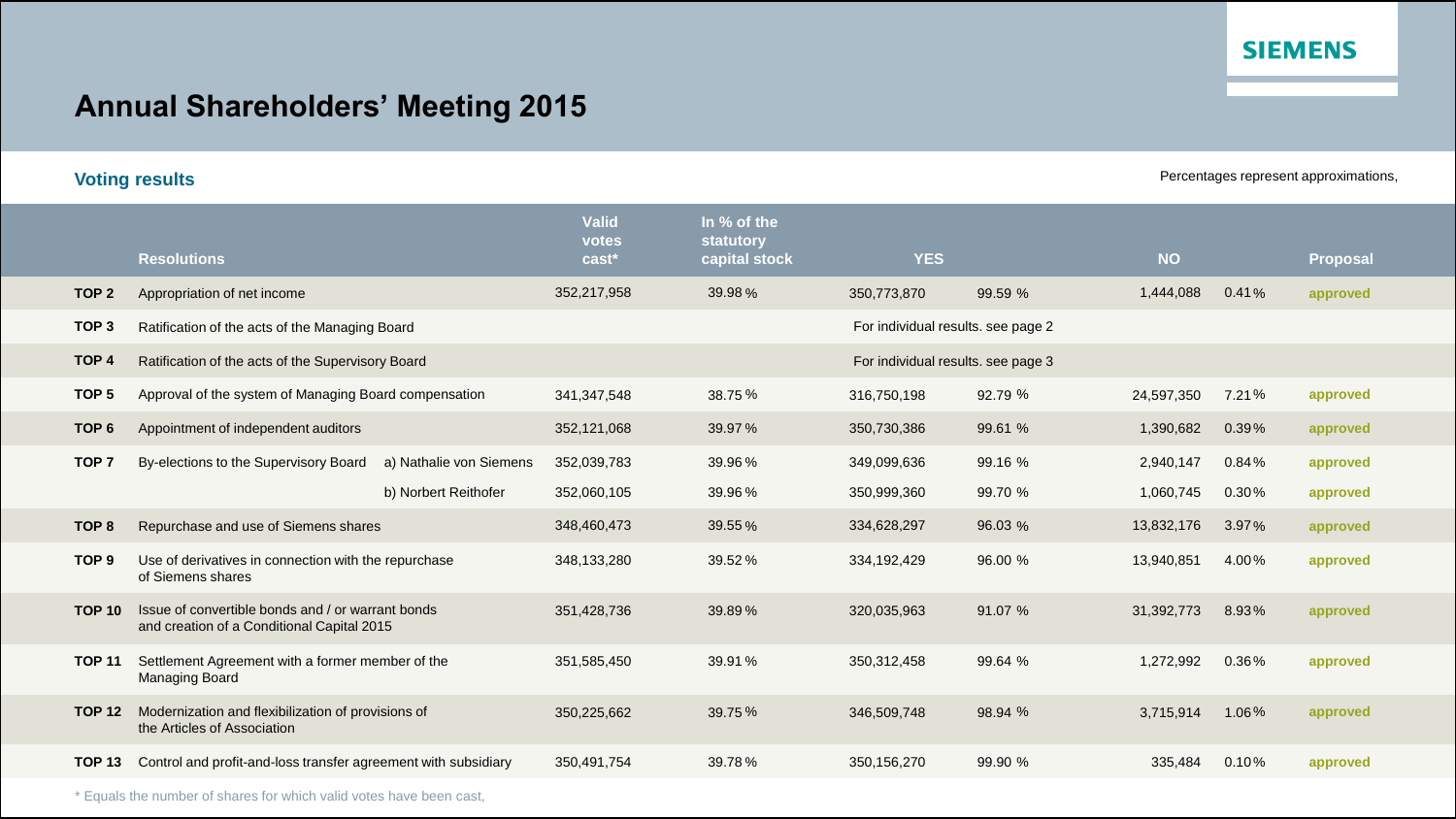### **SIEMENS**

# **Annual Shareholders' Meeting 2015**

|  | <b>Voting results</b> |  |
|--|-----------------------|--|
|  |                       |  |

Percentages represent approximations,

|                  | <b>Resolutions</b>                             | <b>Valid</b><br>votes<br>$\text{cast}^*$ | In % of the<br>statutory<br>capital stock | <b>YES</b>  |         | <b>NO</b> |          | Proposal |  |
|------------------|------------------------------------------------|------------------------------------------|-------------------------------------------|-------------|---------|-----------|----------|----------|--|
| TOP <sub>3</sub> | Ratification of the acts of the Managing Board |                                          |                                           |             |         |           |          |          |  |
|                  | Joe Kaeser                                     | 350,564,163                              | 39.79%                                    | 349,089,567 | 99.58 % | 1,474,596 | 0.42%    | approved |  |
|                  | <b>Roland Busch</b>                            | 350,560,885                              | 39.79%                                    | 349,086,979 | 99.58 % | 1,473,906 | 0.42%    | approved |  |
|                  | Lisa Davis (since Aug, 1. 2014)                | 350,550,188                              | 39.79%                                    | 349,074,962 | 99.58 % | 1,475,226 | 0.42%    | approved |  |
|                  | Klaus Helmrich                                 | 350,560,931                              | 39.79%                                    | 349,087,762 | 99.58 % | 1,473,169 | 0.42%    | approved |  |
|                  | Barbara Kux (until Nov, 16. 2013)              | 350,559,225                              | 39.79%                                    | 347,972,763 | 99.26 % | 2,586,462 | $0.74\%$ | approved |  |
|                  | Hermann Requardt                               | 350,559,122                              | 39.79%                                    | 349,091,867 | 99.58 % | 1,467,255 | $0.42\%$ | approved |  |
|                  | Siegfried Russwurm                             | 350,559,673                              | 39.79%                                    | 349,091,425 | 99.58 % | 1,468,248 | $0.42\%$ | approved |  |
|                  | Peter Y, Solmssen (until Dec, 31. 2013)        | 350,557,085                              | 39.79%                                    | 347,938,560 | 99.25 % | 2,618,525 | 0.75%    | approved |  |
|                  | Michael Süß (until May 6. 2014)                | 350,550,802                              | 39.79%                                    | 349,075,301 | 99.58 % | 1,475,501 | $0.42\%$ | approved |  |
|                  | Ralf P, Thomas                                 | 350,560,651                              | 39.79%                                    | 349,093,271 | 99.58 % | 1,467,380 | 0.42%    | approved |  |